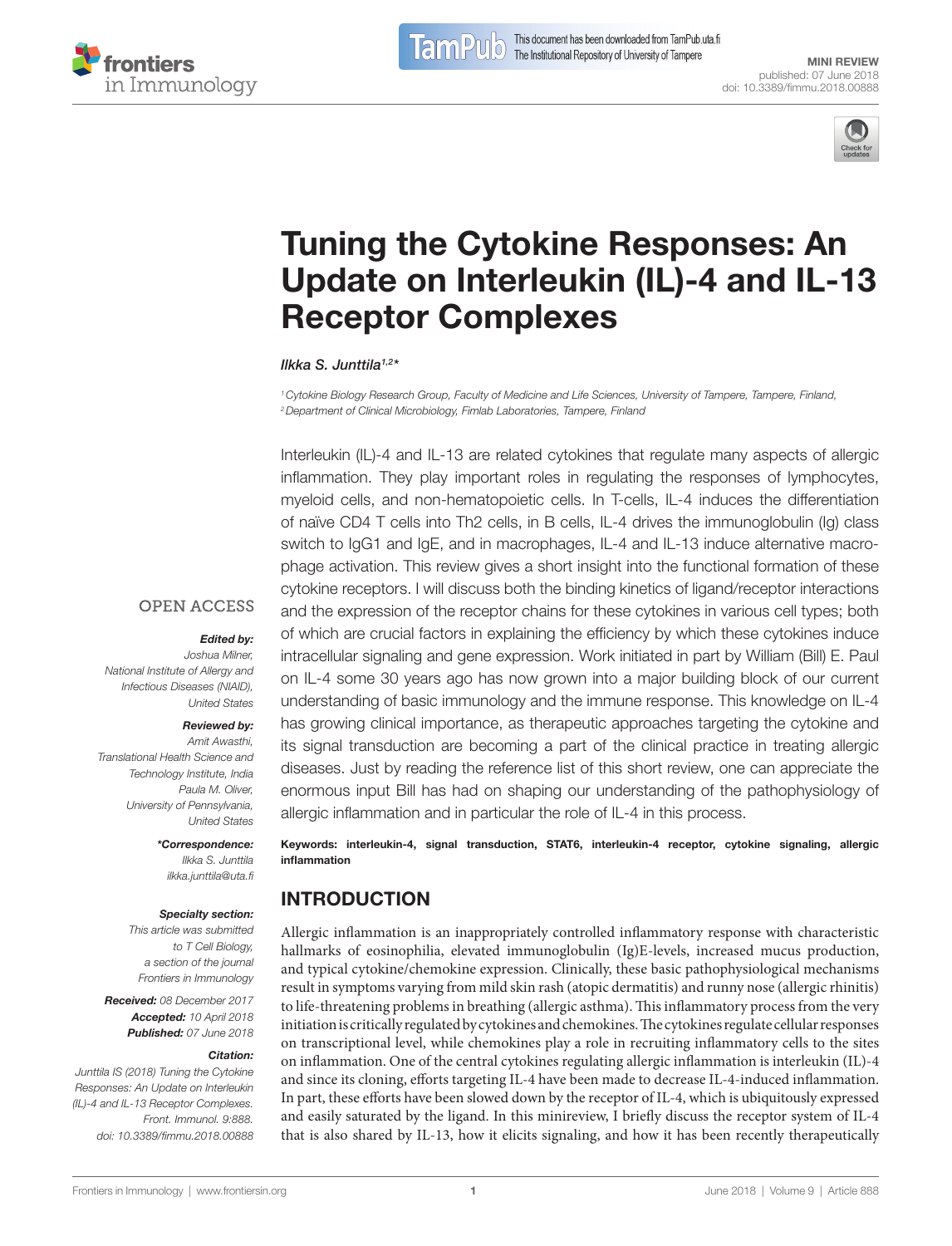targeted. I also highlight the enormous input of Bill Paul in this field; learning the story of IL-4 is not only about IL-4 but has also helped in unfolding more profound biological phenomenon in how T cells can dynamically respond to changes in environment to output an appropriate response.

### IL-4 AND IL-13 PRODUCTION

Interleukin-4 and IL-13 are the signature cytokines of the type II inflammatory response. They are key players in the inflammatory response triggered either by an invading parasite or allergen. The cellular sources of IL-4 and IL-13 have been studied extensively and along with CD4 T cells, basophils, eosinophils, mast cells, and NK T cells, appropriately stimulated ILC2 cells have the ability to produce IL-4 and IL-13 [\(1–](#page-4-0)[9](#page-4-1)).

The genomic locus, where IL-4 and IL-13 are produced (along with IL-5), is called the Th2 cytokine locus, which is located on chromosome 5 in humans and on chromosome 11 in mice and is under the control of the locus control region (LCR) of the Rad 50 gene [\(10](#page-4-2), [11\)](#page-4-3). The LCR in CD4 T-cells is indispensable for the production of IL-4 and IL-13 *in vivo* [\(12](#page-4-4)). The production of the two cytokines is not identical though: IL-4 production is calcineurin dependent, whereas IL-13 production is only partially dependent on calcineurin ([13\)](#page-4-5). Upon the appropriate stimulation of the cells, the LCR of the Th2 cytokine locus is epigenetically modified to allow the access of transcription factors to the DNA and the subsequent transcription of these cytokines. This complex regulation was recently reviewed in detail ([10\)](#page-4-2). Interestingly and in line with findings in mice, a polymorphism in the murine equivalent of the DNase I hypersensitive site (RHS)7 in humans affects DNA methylation and gene expression at 5q31 and subsequently IgE levels on a population level ([14\)](#page-4-6).

# IL-4 RECEPTOR SYSTEM

When IL-4 or IL-13 is released from T cells, cells carrying the receptors for these cytokines will respond. For IL-4 and IL-13, the unique utilization of the STAT6 transcription factor in the signaling they elicit allows them to execute specific functions on different cell types; IL-4 is the regulator of lymphocyte functions (Th2 differentiation and B-cell IgG1 and IgE class switch), whereas IL-13 is an effector cytokine, regulating smooth cell muscle contraction and mucus production in the airway epithelium, for example, in allergic asthma ([15\)](#page-4-7). In addition to IL-4 and IL-13, one report has shown that at least in human cells, thymic stromal lymphopoietin (TSLP) can induce the tyrosine phosphorylation of STAT6 [\(16\)](#page-4-8), TSLP signaling will be discussed in detail below.

The cytokine-binding receptor chain for IL-4 is IL-4Rα. This receptor chain is widely expressed, most cells carry at least low numbers of this receptor chain. Upon IL-4 binding to IL-4Rα, the IL-4/IL-4Rα-complex will bind a secondary receptor chain, either IL-2Rγc (γc) or IL-13Rα1 (**[Figure 1](#page-1-0)**). The expression of these secondary chains varies among different cell types. In non-hematopoietic cells, γc expression is low or absent, whereas higher amounts of IL-13Rα1 are expressed in these cells. By contrast, lymphocytes express only low levels of IL-13Rα1 and relatively large amounts of γc. Finally, myeloid cells fall in between



<span id="page-1-0"></span>these cells are also responsive to IL-13 that utilizes type II IL-4 receptor, but "drives" it into opposite direction than IL-4. Myeloid cells (not pictured) fall in between these two cell types as they express both type I and type II IL-4 receptors.

non-hematopoietic cells and lymphocytes, as they express of both IL-13Rα1 and γc.

Interleukin-4 and IL-13 regulate cellular functions and activate transcriptional machinery *via* cell surface receptors. For IL-4, binding of the cytokine to a single cell surface receptor chain (IL-4Rα) generates a ligand/receptor complex that requires the recruitment of a third receptor chain to form a functional receptor complex. The receptor formed by IL-4/IL-4Rα with γc is a type I IL-4 receptor and the IL-4/IL-4R $\alpha$  complex binding IL-13Rα1 is a type II IL-4 receptor ([17\)](#page-5-0). Thus, based on their tissue distribution, the type I IL-4 receptor is found in lymphocytes and myeloid cells, and the type II IL-4 receptor is expressed in myeloid cells and all non-hematopoietic cells. The binding of IL-4 to IL-4Rα occurs with high affinity (Kd in the order of  $10·10 M^{-1}$ ). This effectively means that at very low concentrations of IL-4 it can maximally occupy the receptor chains at a given cell surface.

It was originally assumed that the secondary recruitment of either γc or IL-13Rα1 into the IL-4/IL-4Rα dimer would occur with substantially lower affinity than the primary binding of IL-4 to IL-4Rα [\(18,](#page-5-1) [19\)](#page-5-2). The expression levels of the secondary receptor chain would then become important. As the primary receptor chain for IL-4 is saturated easily, the formation of a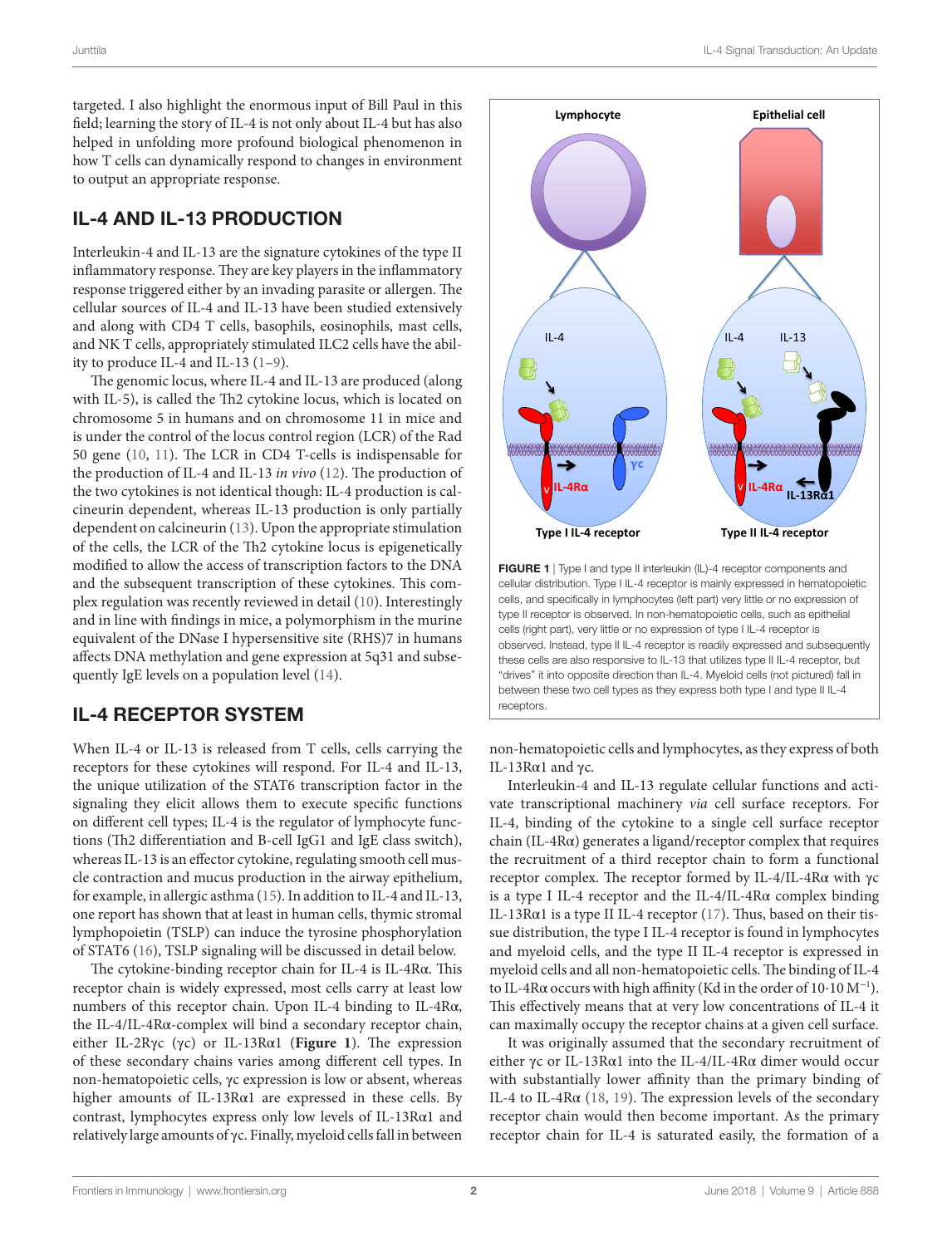functional receptor complex could be dictated by the availability of the second receptor chain [\(20\)](#page-5-3). However, the initial binding measurements for the IL-4/IL-4Rα complex binding to γc or IL-13Rα1 were carried out in free solution. Cell membranebound γc and IL-13Rα1 behave differently in recruiting the IL-4/IL-4Rα complex under conditions of maximal ligand occupancy [\(21\)](#page-5-4). While the recruitment of membrane-bound γc is relatively inefficient, the recruitment of IL-13R $\alpha$ 1 takes place roughly with the same efficiency as does the IL-13 driven IL-13/ IL-13Rα1 binding to IL-4Rα ([21](#page-5-4)). The authors suggested that early endosomes concentrated the receptor chains underneath the plasma membrane. However, if this is the case, it still remains unclear how IL-4 and IL-13 induce the phosphorylation of STAT6 differently in type I IL-4R-deficient macrophages from different locations, namely, BMDM and peritoneal cavity macrophages ([20\)](#page-5-3). If it is not the differential expression of IL-13Rα1 that explains the difference in the cytokine response between these macrophage populations, then a more profound difference in the IL-4Rα-induced STAT6 signaling pathway must be involved which remains uncharacterized. One plausible explanation might be differences in receptor endocytosis between the cells. For IL-13-induced type II IL-4 receptor signaling, IL-13 variants showing decreased IL-4Rα recruitment to the complex indicate that STAT6 signaling is regulated by receptor endocytosis [\(22\)](#page-5-5). Quite recently, the role of the receptor transmembrane domain in regulating the recruitment of the type II IL-4 receptor has also become appreciated, and the cell type specific actin-dependent membrane microcompartments may participate in dictating the signaling potency of the type II IL-4R [\(23\)](#page-5-6).

Once completely assembled, the IL-4 receptor complexes will induce intracellular signaling. The binding of IL-4 to the ectodomain of the IL-4R $\alpha$  and subsequently to  $\gamma c$  or IL-13R $\alpha$ 1, induces a conformational change in the intracellular receptor domains allowing the activation of intracellular signaling molecules. The Jak kinases, associated with γc (Jak3), IL-4Rα (Jak1), or IL-13Rα1 (Tyk2, Jak2), will auto- and cross-phosphorylate each other, resulting in their activation and the subsequent tyrosine (Y) phosphorylation of critical Y residues in IL-4Rα chain. Upon phosphorylation, the Y residues in the intracellular domains of IL-4Rα serve as docking sites for SH domains of intracellular signaling molecules [\(17](#page-5-0)). STAT6 and IRS molecules, in particular, become activated on these tyrosine residues in response to the activation of the type I IL-4 receptor. By contrast, the type II IL-4 receptor is unable to activate IRS significantly, whereas the activation of STAT6 occurs quite efficiently, which also means that IL-4 (*via* type I IL-4 receptor) activates IRS2 efficiently while IL-13 does not ([24\)](#page-5-7). Once activated, STAT6 molecules homodimerize and translocate to the nucleus where they bind specific accessible DNA sequences, for example, on the CD23 promoter in human B-cells and on the arginase1 enhancer in mouse macrophages ([25,](#page-5-8) [26\)](#page-5-9). IRS molecules do not translocate to the nucleus, but rather, they activate signaling pathways independent of STAT6 including PI3K, Akt, PKBE, and mTOR [reviewed in Ref. ([27\)](#page-5-10)].

In addition to signaling events that elicit transcriptional changes, pathways that negatively regulate activated signaling pathways are also upregulated by IL-4. Phosphatases, SOCS, and PIAS proteins all participate in the downregulation of the elicited signal, for detailed reviews on these inhibitory mechanisms, see Ref. [\(28,](#page-5-11) [29](#page-5-12)).

#### IL-13 RECEPTOR SYSTEM

Like IL-4, IL-13 also has two receptors, but unlike IL-4, IL-13 utilizes two separate binding chains, namely, IL-13Rα1 and IL-13Rα2. Thus, the decision of whether a type I or a type II IL-4 receptor is formed occurs *after* the IL-4/IL-4Rα complex is formed, whereas IL-13 binding *upon* either IL-13Rα1 or IL-13Rα2 determines which receptor IL-13 utilizes. IL-13Rα2 binds IL-13 with higher affinity than IL-13Rα1. The role of IL-13Rα2 in IL-13 biology has been somewhat elusive, and it has been considered merely a decoy receptor that binds free IL-13 strongly, without eliciting signaling, and thus would serve as a "neutralizer" of IL-13, by efficiently internalizing IL-13 from extracellular spaces. Further studies on IL-13Rα2 have shown that the receptor chain is not only a decoy receptor. Indeed, Fichtner-Feigl and colleagues showed a role for IL-13Rα2-mediated signaling that required the cytoplasmic tail of IL-13Rα2 in the production of TGF-β1 providing evidence for IL-13Rα2-mediated signaling [\(30](#page-5-13)).

The IL-13Rα1-bound IL-13 "drives" the type II IL-4 receptor into the opposite direction, as does IL-4 (**[Figure 1](#page-1-0)**). Thus, IL-13 binds IL-13Rα1, and the IL-13/IL-13Rα1 complex then recruits IL-4Rα into the functional receptor complex. The fully assembled receptor complex then activates the STAT6 transcription factor, but like IL-4 *via* the type II IL-4 receptor, IL-13 is a poor inducer of IRS activation through this receptor ([24\)](#page-5-7). The binding of IL-13 to IL-13Rα1 is relatively inefficient, indicating that once IL-13/ IL-13Rα1 binding occurs, the ensuing formation of the functional receptor complex is likely. However, lowering the IL-13/ IL-13Rα1-binding capability to IL-4Rα requires a substantial decrease in the second binding step to result in lowered STAT6 activation [\(22](#page-5-5)).

### IL-4- AND IL-13-INDUCED SIGNALING: A COMPARISON OF SIGNALING INDUCED BY THE TWO CYTOKINES

Depending on the cell type, IL-4 and IL-13 both can activate STAT6 (**[Figure 1](#page-1-0)**). As IRS2 is only weakly induced by type II IL-4 receptor [and thus IL-13; ([24\)](#page-5-7)], intracellular signaling elicited by the two cytokines is somewhat different. By inducing IRS2, IL-4 subsequently activates various pathways including Sos/ Ras, PI3K/Akt, PKB/mTOR, or PKC [reviewed in Ref. ([31\)](#page-5-14)]. Of these pathways, mTOR has recently been linked to CD4 Th2 cell differentiation as well as alternative macrophage activation these results were recently thoroughly reviewed ([32\)](#page-5-15). Unfortunately, experimental therapeutic efforts targeting mTOR in murine allergic disease models have failed ([33\)](#page-5-16). Here, it is of note though that mTOR-based approaches target type I IL-4 receptor (i.e., IRS2 signaling), while many disadvantageous IL-4 effects, such as compromised epithelial barrier function, arise from IL-4 signaling *via* type II IL-4 receptor ([34\)](#page-5-17).

As pointed out earlier, lymphocytes respond poorly to IL-13. The expression of IL-4R $\alpha$  (i.e., type I IL-4 receptor) plays thus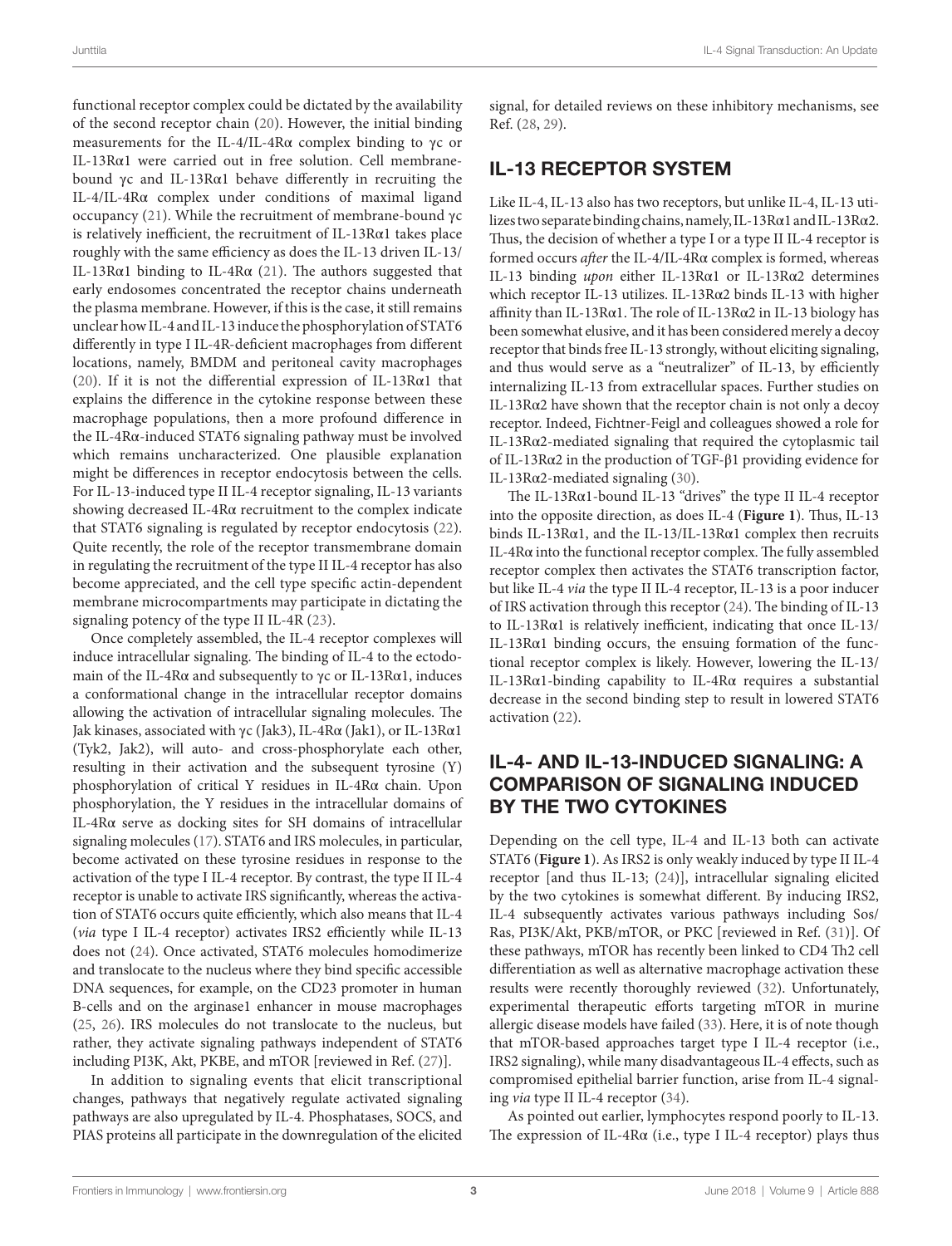a main role in lymphocyte responses to IL-4. The expression of IL-4Rα in naïve lymphocyte is relatively low and *in vitro*, a STAT5-dependent, STAT6-independent signal likely enhances IL-4Rα expression, which then in an autocrine manner, further upregulates IL-4Rα expression ([35](#page-5-25)). Th2 cells then express large amounts of IL-4Rα and are further stimulated *via* IL-4. In case of Th1 or Th17 cells, the lack of IL-4-positive signal inhibits the upregulation of IL-4Rα, but in the case of Th1 cells, for example, the differentiation does not ablate the ability of the cells to respond to IL-4 [\(36\)](#page-5-26). Interestingly, Th17 cells do express IL-13Rα1 ([37](#page-5-27)).

For ILCs, the expression of IL-4 and IL-13 receptor(s) is still unclear. Several reports have established the ILC2-derived IL-13 acting on target cells *via* type II IL-4 receptor as a mechanism for several physiological functions such as beige fat biogenesis ([38\)](#page-5-28) or hepatic fibrosis ([39\)](#page-5-29) but if ILC2-derived IL-13 can act on autocrine manner has not been established. Future experiments will also be warranted to reveal if IL-4Rα is differently expressed between ILC subtypes to tune the cells either to IL-4 or IL-13.

#### THERAPEUTIC UTILIZATION OF THE IL-4 RECEPTOR SYSTEM

The road for IL-4- and IL-4R-based treatments from bench to bedside has been a long and winding one ([40](#page-5-30)). IL-4 has been considered a therapeutic target for boosting and redirecting T and B cell functions, but the usage of IL-4 itself has been problematic, not least due to the harmful side effects of activating the type II IL-4 receptor in non-hematopoietic cells [\(34\)](#page-5-17). Furthermore, in mice, IL-4, but not IL-13, induced weight loss and spontaneous erythrophagocytosis ([41](#page-5-31)). Theoretically, in this sense, an IL-4 that could activate only the type I IL-4 receptor but not the type II receptor could be advantageous. Structural studies of human IL-4 receptor complexes ([18\)](#page-5-1) indicated that once IL-4 is bound to IL-4Rα, the D-helix of IL-4 faces the secondary receptor chain and forms the interacting surface of IL-4/IL-4Rα to the second chain in question. This opened up opportunities to mutate the structure of the human IL-4 at the D-helix in a way that left the IL-4/IL-4Rα interaction intact but allowed the binding efficiencies of the IL-4/IL-4Rα complexes toward either γc or IL-13Rα1 to be altered. These studies indicated that a 1,000-fold induction in the recruitment of the IL-4/IL-4Rα complex to the secondary chain had surprisingly little effect on the immediate signaling induced by such an IL-4-mutant, as measured by STAT6 activation ([42](#page-5-32)) and similar results were obtained with IL-13Rα1 bound IL-13 mutants with varying abilities to recruit IL-4Rα into the type II IL-4 receptor complex [\(22](#page-5-5)). However, in the case of the type I IL-4 receptor, when the availability of the second chain (γc) was decreased with a blocking antibody, the difference between the WT and the type I receptor-specific IL-4 mutant became more evident, suggesting that such IL-4 mutants could be used to redirect IL-4 responses into cells expressing small amounts of second chains for IL-4/IL-4Rα complexes ([42\)](#page-5-32).

When considering the harmful effects arising from excess IL-4 and IL-13, in for example allergies, knowledge of the

structural and functional characteristics of the IL-4 receptors and their unique signaling *via* STAT6 has been useful in efforts to therapeutically modify IL-4/IL-13 biology. As an example of some therapeutic approaches used are indicated in **[Table 1](#page-3-0)**. A set of monoclonal antibodies for blocking different aspect of the early events of IL-4 and IL-13 signaling are being considered for wider clinical use: dupilumab ([43\)](#page-5-18)—a monoclonal blocking antibody for IL-4Rα—lebrikizumab ([44\)](#page-5-20), anrukinzumab [\(45\)](#page-5-21), tralokinumab [\(46](#page-5-22))—blocking antibodies for IL-13—and pascolizumab—a blocking antibody for IL-4 ([47\)](#page-5-23) among others. Furthermore, pitrakinra, an IL-4 receptor antagonist that upon binding IL-4Rα, blocks both type I and type II IL-4 receptors has showed initial efficacy in clinical trials [\(48\)](#page-5-19). The utilization of biological approaches to target IL-4/IL-13 pathways requires an understanding of the pathophysiological process underlying the inflammatory response. The cell type- and tissue-specific distribution of the IL-4/IL-13 receptor components adds to the complexity of the picture and probably in part explains this long and winding road of IL-4R system-based treatments from the initial cloning of the receptor and cytokines to the development of useful clinical applications. Interestingly, STAT6 inhibitor (AS1517499) has shown some potential in inhibiting prostate cancer cell growth [**[Table 1](#page-3-0)**; [\(49](#page-5-24))], which opens new possibilities in targeting the IL-4/IL-13 signaling therapeutically even beyond allergic diseases.

### ANOTHER SHARED CYTOKINE RECEPTOR SYSTEM: IL-7/TSLP

An analogous way of sharing cytokine receptor chains, as seen in the IL-4/IL-13 system, can be found in IL-7/TSLP receptor signaling. In this system, IL-7-bound-IL-7Rα binds γc and thus forms the complete IL-7 receptor, while TSLP binds TSLPR and then recruits IL-7R $\alpha$  to the complex [reviewed in Ref. ([50\)](#page-5-33)]. Thus, theoretically, the IL-7/IL-7 $R\alpha/\gamma c$  complex resembles the type I IL-4 and TSLP/TSLPR/IL-7Rα resembles the type II IL-4 receptor "driven" by TSLP. Furthermore, it is intriguing that TSLPR and γc are closely related structurally, sharing 24% identity to the common γ receptor chain (γc) [\(51,](#page-5-34) [52\)](#page-5-35) with certain specific features associated with TSLPR as opposed to other type I cytokine receptors, including the PSxW(S/T) sequence cassette as opposed to WSxWS in the membrane proximal

<span id="page-3-0"></span>TABLE 1 | Examples of various steps interleukin (IL)-4/IL-13 signaling could potentially be targeted.

| <b>Molecule</b><br>name | <b>Target</b><br>molecule | <b>Potential</b>                                                                               | Reference |
|-------------------------|---------------------------|------------------------------------------------------------------------------------------------|-----------|
| Dupilumab               | $IL - 4Ra$                | IL-4- and IL-13-mediated signaling                                                             | (43)      |
| Pitrakinra              | $IL - 4Ra$                | IL-4- and IL-13- mediated signaling                                                            | (48)      |
| Leprikizumab            | $IL - 13$                 | IL-13-mediated signaling                                                                       | (44)      |
| Anrukinzumab            | $IL - 13$                 | IL-13-mediated signaling                                                                       | (45)      |
| Tralokinumab            | $IL - 13$                 | IL-13-mediated signaling                                                                       | (46)      |
| Pascolizumab            | $   -4$                   | IL-4-mediated signaling (trials<br>aborted)                                                    | (47)      |
| AS1517499               | STAT6                     | IL-4- and IL-13-mediated signaling/<br>transcription/proliferation in prostate<br>cancer cells | (49)      |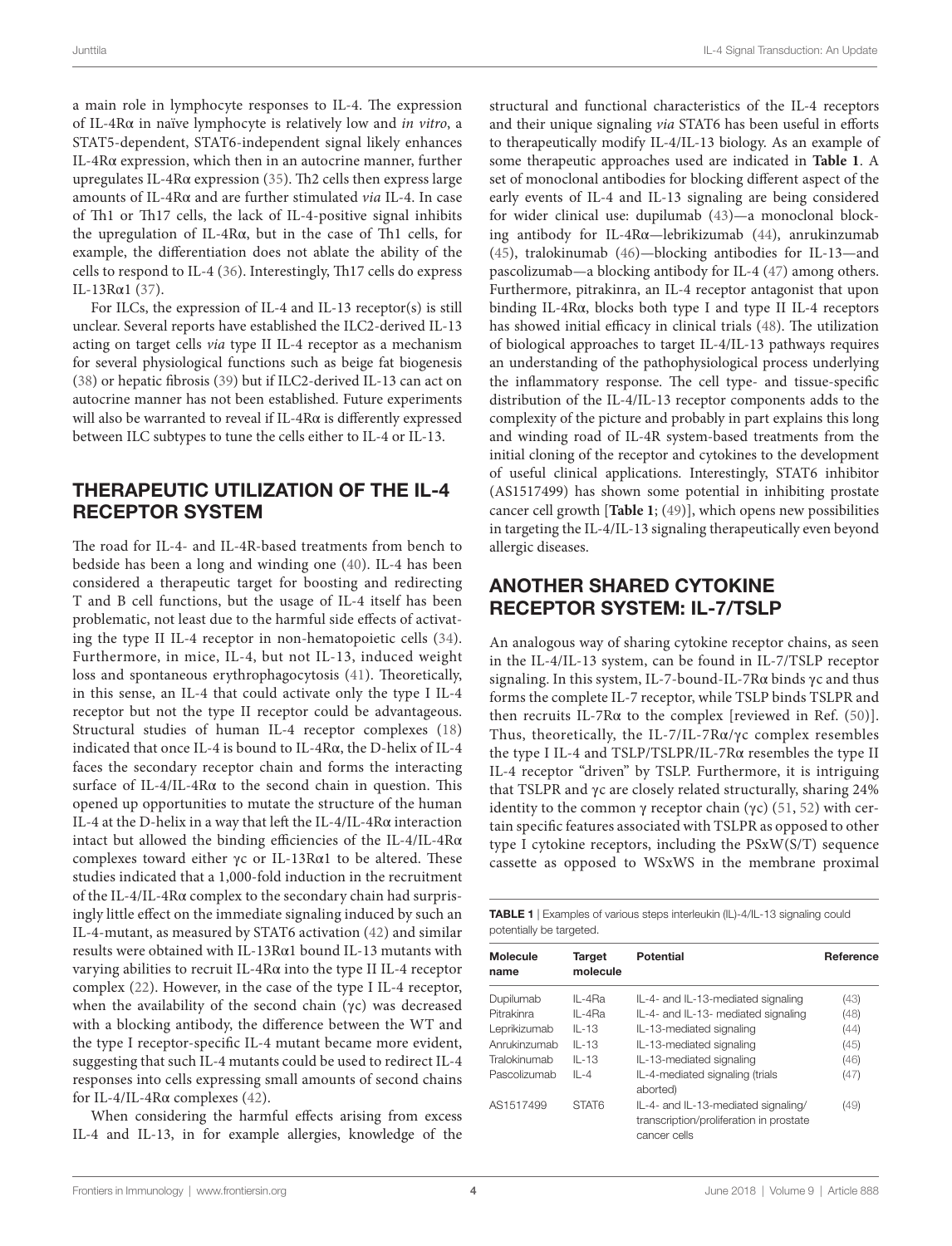domain ([53](#page-5-36)). However, this is where the analogy ends, as IL-7/ IL-7Rα does not recruit TSLPR, but only γc to the receptor complex. Functionally, it seems that the IL-4/IL-13 receptor is "tuned" for differential purposes than is the IL-7/TSLP system. IL-4Rα is expressed ubiquitously and the second receptor chain (either γc or IL-13Rα1) is also widely distributed. Thus, IL-4 has access to virtually all cell types, and it can saturate receptors at low concentrations due to the efficient primary binding of IL-4 to IL-4Rα. For IL-13, the cytokine concentration required to saturate IL-13Rα1 needs to be higher as the binding efficiency of IL-13 binding to IL-13Rα1 is lower. In line with this, when PBMCs from atopic patients were stimulated with a mite allergen, the cells produced over 20 times more IL-13 than IL-4 [\(54\)](#page-5-37). The notion of the "effector" function of IL-13 in, for example, parasite expulsion, combined with the known toxicity of IL-4, suggest that the system has evolved in a way that protects peripheral tissues from the toxicity of IL-4 by tuning the receptors in the periphery to be more responsive to IL-13 than to IL-4.

In the IL-7/TSLP system, the differential anatomical expression of the cytokines suggests that the sharing of the cytokine receptors might occur, because the cytokines are not expressed in same sites and thus would not limit the signaling of each other. Regulating the expression of just one receptor chain on the cell surface (IL-7R $\alpha$ ), will affect both. However, there are likely further lessons to be learned from TSLP and its functional receptors. Recently, neutrophils in mice were found to respond to TSLP ([55\)](#page-5-38), whereas at least in humans, neutrophils do not likely express IL-7R $\alpha$  [\(56](#page-5-39)). It was recently also shown that dynamic IL-7Rα expression on DCs was required for IL-7 and TSLP responses [\(57](#page-5-40)), so one possibility might be that IL-7R $\alpha$  is under very stringent regulation and is only upregulated in various cell types under very specific conditions.

### **REFERENCES**

- <span id="page-4-0"></span>1. Mosmann TR, Cherwinski H, Bond MW, Giedlin MA, Coffman RL. Two types of murine helper T cell clone. I. Definition according to profiles of lymphokine activities and secreted proteins. *J Immunol* (1986) 136:2348–57.
- 2. Yoshimoto T, Paul WE. CD4pos, NK1.1pos T cells promptly produce interleukin 4 in response to in vivo challenge with anti-CD3. *J Exp Med* (1994) 179:1285–95. doi[:10.1084/jem.179.4.1285](https://doi.org/10.1084/jem.179.4.1285)
- 3. Seder RA, Paul WE, Dvorak AM, Sharkis SJ, Kagey-Sobotka A, Niv Y, et al. Mouse splenic and bone marrow cell populations that express high-affinity Fc epsilon receptors and produce interleukin 4 are highly enriched in basophils. *Proc Natl Acad Sci U S A* (1991) 88:2835–9. doi[:10.1073/pnas.88.7.](https://doi.org/10.1073/pnas.88.7.
2835) [2835](https://doi.org/10.1073/pnas.88.7.
2835)
- 4. Brown MA, Pierce JH, Watson CJ, Falco J, Ihle JN, Paul WE. B cell stimulatory factor-1/interleukin-4 mRNA is expressed by normal and transformed mast cells. *Cell* (1987) 50:809–18. doi:[10.1016/0092-8674\(87\)90339-4](https://doi.org/10.1016/0092-8674(87)90339-4)
- 5. Nonaka M, Nonaka R, Woolley K, Adelroth E, Miura K, Okhawara Y, et al. Distinct immunohistochemical localization of IL-4 in human inflamed airway tissues. IL-4 is localized to eosinophils in vivo and is released by peripheral blood eosinophils. *J Immunol* (1995) 155:3234–44.
- 6. Moqbel R, Ying S, Barkans J, Newman TM, Kimmitt P, Wakelin M, et al. Identification of messenger RNA for IL-4 in human eosinophils with granule localization and release of the translated product. *J Immunol* (1995) 155:4939–47.
- 7. Moro K, Yamada T, Tanabe M, Takeuchi T, Ikawa T, Kawamoto H, et al. Innate production of T(H)2 cytokines by adipose tissue-associated c-Kit(+)Sca-1(+) lymphoid cells. *Nature* (2010) 463:540–4. doi[:10.1038/](https://doi.org/10.1038/
nature08636) [nature08636](https://doi.org/10.1038/
nature08636)

# CONCLUDING REMARKS

Taken together, the organization and binding events of type I and type II IL-4 receptors have been reviewed here. The efficiency by which a functional IL-4/IL-13 receptor is formed appears to be a sum of three parameters. First, the binding efficiency of a cytokine to the cytokine-binding receptor chain dictates the concentration of the cytokine required for the saturation of the cytokinebinding receptor chain. Second, the binding efficiency of the cytokine/binding chain to the second receptor chain dictates the driving force for the completion of the receptor complex. Third, the expression level of the second receptor chain determines the availability of the second chains, at least in free fluid. All of these three parameters influence the efficiency of IL-4/IL-13 signaling and thereby tune the signal of the immune response in allergic inflammation.

### AUTHOR CONTRIBUTIONS

IJ planned and wrote the MS.

### ACKNOWLEDGMENTS

Dedicated to the memory of my mentor William E. Paul to whom we owe so much of our current understanding of IL-4 cytokine and to whom I owe so much of my achievements in science. IJ is funded by grants from Sigrid Juselius Foundation, Finnish Medical Foundation, Academy of Finland (projects 25013080481 and 25013142041), Tampere Children's Hospital Support Association (Tampereen Lastenklinikan Tuki ry), and Tampere Tuberculosis Foundation and Competitive State Research Funding for Fimlab Laboratories (Grant number: X51409). Dr. Helen Cooper is thanked for the language editing of the MS.

- 8. Neill DR, Wong SH, Bellosi A, Flynn RJ, Daly M, Langford TK, et al. Nuocytes represent a new innate effector leukocyte that mediates type-2 immunity. *Nature* (2010) 464:1367–70. doi[:10.1038/nature08900](https://doi.org/10.1038/nature08900)
- <span id="page-4-1"></span>9. Saenz SA, Siracusa MC, Perrigoue JG, Spencer SP, Urban JF Jr, Tocker JE, et al. IL25 elicits a multipotent progenitor cell population that promotes T(H)2 cytokine responses. *Nature* (2010) 464:1362–6. doi:[10.1038/nature08901](https://doi.org/10.1038/nature08901)
- <span id="page-4-2"></span>10. Zhu J. T helper 2 (Th2) cell differentiation, type 2 innate lymphoid cell (ILC2) development and regulation of interleukin-4 (IL-4) and IL-13 production. *Cytokine* (2015) 75:14–24. doi[:10.1016/j.cyto.2015.05.010](https://doi.org/10.1016/j.cyto.2015.05.010)
- <span id="page-4-3"></span>11. Ansel KM, Djuretic I, Tanasa B, Rao A. Regulation of Th2 differentiation and IL4 locus accessibility. *Annu Rev Immunol* (2006) 24:607–56. doi[:10.1146/](https://doi.org/10.1146/annurev.immunol.23.021704.115821) [annurev.immunol.23.021704.115821](https://doi.org/10.1146/annurev.immunol.23.021704.115821)
- <span id="page-4-4"></span>12. Koh BH, Hwang SS, Kim JY, Lee W, Kang MJ, Lee CG, et al. Th2 LCR is essential for regulation of Th2 cytokine genes and for pathogenesis of allergic asthma. *Proc Natl Acad Sci U S A* (2010) 107:10614–9. doi[:10.1073/pnas.1005383107](https://doi.org/10.1073/pnas.1005383107)
- <span id="page-4-5"></span>13. Guo L, Urban JF, Zhu J, Paul WE. Elevating calcium in Th2 cells activates multiple pathways to induce IL-4 transcription and mRNA stabilization. *J Immunol* (2008) 181:3984–93. doi[:10.4049/jimmunol.181.6.3984](https://doi.org/10.4049/jimmunol.181.6.3984)
- <span id="page-4-6"></span>14. Schieck M, Sharma V, Michel S, Toncheva AA, Worth L, Potaczek DP, et al. A polymorphism in the TH 2 locus control region is associated with changes in DNA methylation and gene expression. *Allergy* (2014) 69:1171–80. doi:[10.1111/all.12450](https://doi.org/10.1111/all.12450)
- <span id="page-4-7"></span>15. Wills-Karp M, Luyimbazi J, Xu X, Schofield B, Neben TY, Karp CL, et al. Interleukin-13: central mediator of allergic asthma. *Science* (1998) 282:2258–61. doi:[10.1126/science.282.5397.2258](https://doi.org/10.1126/science.282.5397.2258)
- <span id="page-4-8"></span>16. Arima K, Watanabe N, Hanabuchi S, Chang M, Sun SC, Liu YJ. Distinct signal codes generate dendritic cell functional plasticity. *Sci Signal* (2010) 3:ra4. doi:[10.1126/scisignal.2000567](https://doi.org/10.1126/scisignal.2000567)